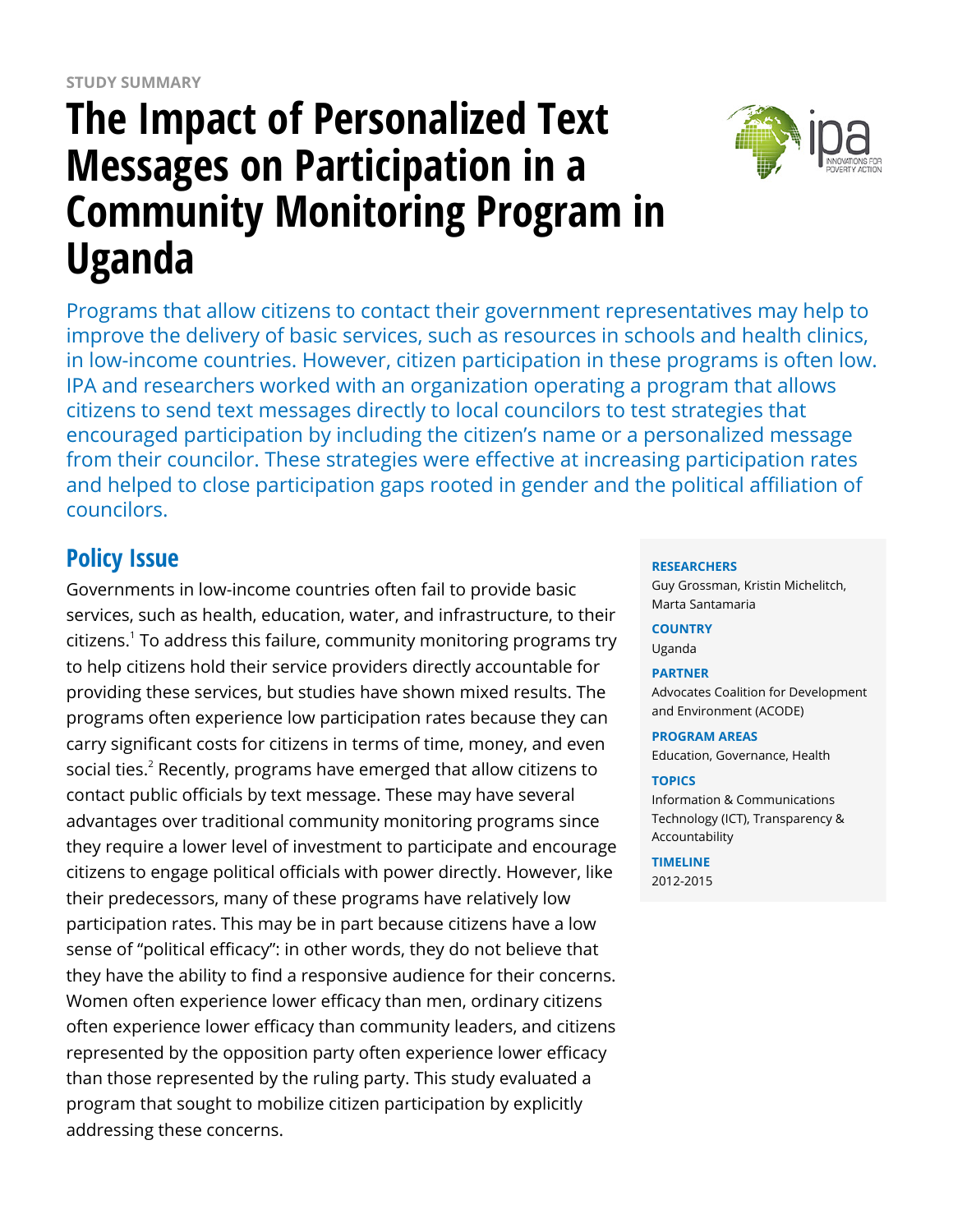## **Evaluation Context**

While Uganda has allowed multiparty elections since 2005, opposition activities are often repressed, and the country has weak democratic institutions. The government has a system of decentralized local councils that are meant to increase its responsiveness to citizens. However, in practice, these councils often fail to provide accountability to citizens—who, in turn, rarely engage with them. Combined with a history of colonialism and authoritarian rule following independence in 1962, this may explain why citizens in Uganda have relatively low levels of political participation and efficacy.

Attempts to improve public services often try to circumvent the government entirely, but with local councils controlling the bulk of resources for social programs, the scope of these attempts is limited. The Uganda-based NGO Advocates Coalition for Development and Environment (ACODE) operated a text messaging program called "Get Involved!" that aimed to strengthen accountability and improve public services in the health and education sectors. The program used text messages to open a new channel of direct communication between local government councilors and citizens, which allowed citizens to report public services they find inadequate.

### **Details of the Intervention**

In order to address the problem of low participation in text messaging programs, researchers worked with ACODE to incorporate two strategies aiming to increase citizens' sense of political efficacy into a weekly text message blast encouraging citizens to report service delivery failures in schools and health clinics. One, the *Citizen Name* strategy, added the citizen's name to the automated message. The other, the Councilor's Encouragement strategy, added an explicit encouragement from the citizen's elected representative, including the name of the representative, to use the program. ACODE trained government representatives to receive and respond to the messages and held community meetings to inform citizens about the program as well as national service delivery standards.

Researchers worked with IPA to carry out a randomized evaluation testing the effects of these political efficacy techniques on the likelihood that citizens would participate in the program. The 125 subcounties in the evaluation were assigned to one of four groups:

- *Citizen Name*: Citizens in these sub-counties received messages promoting the program with their name included.
- *Councilors' Encouragement*: Citizens in these sub-counties received messages promoting the program with an encouragement from their councilor.
- *Both Strategies:* Citizens in these sub-counties received messages with their names included and encouragement from their councilor.
- *Comparison:* Citizens in these sub-counties received the messages promoting the program, but without either additional encouragement.

This evaluation faced two implementation challenges. First, randomization in 59 sub-counties happened at the community meeting level instead of the sub-county level. Second, one of Uganda's cell phone providers briefly suspended access to the program. Researchers concluded that neither of these issues significantly affected the study's final results. For more information, please see the [full](https://www.poverty-action.org/publication/texting-complaints-politicians-name-personalization-and-politicians%E2%80%99-encouragement) [paper.](https://www.poverty-action.org/publication/texting-complaints-politicians-name-personalization-and-politicians%E2%80%99-encouragement)